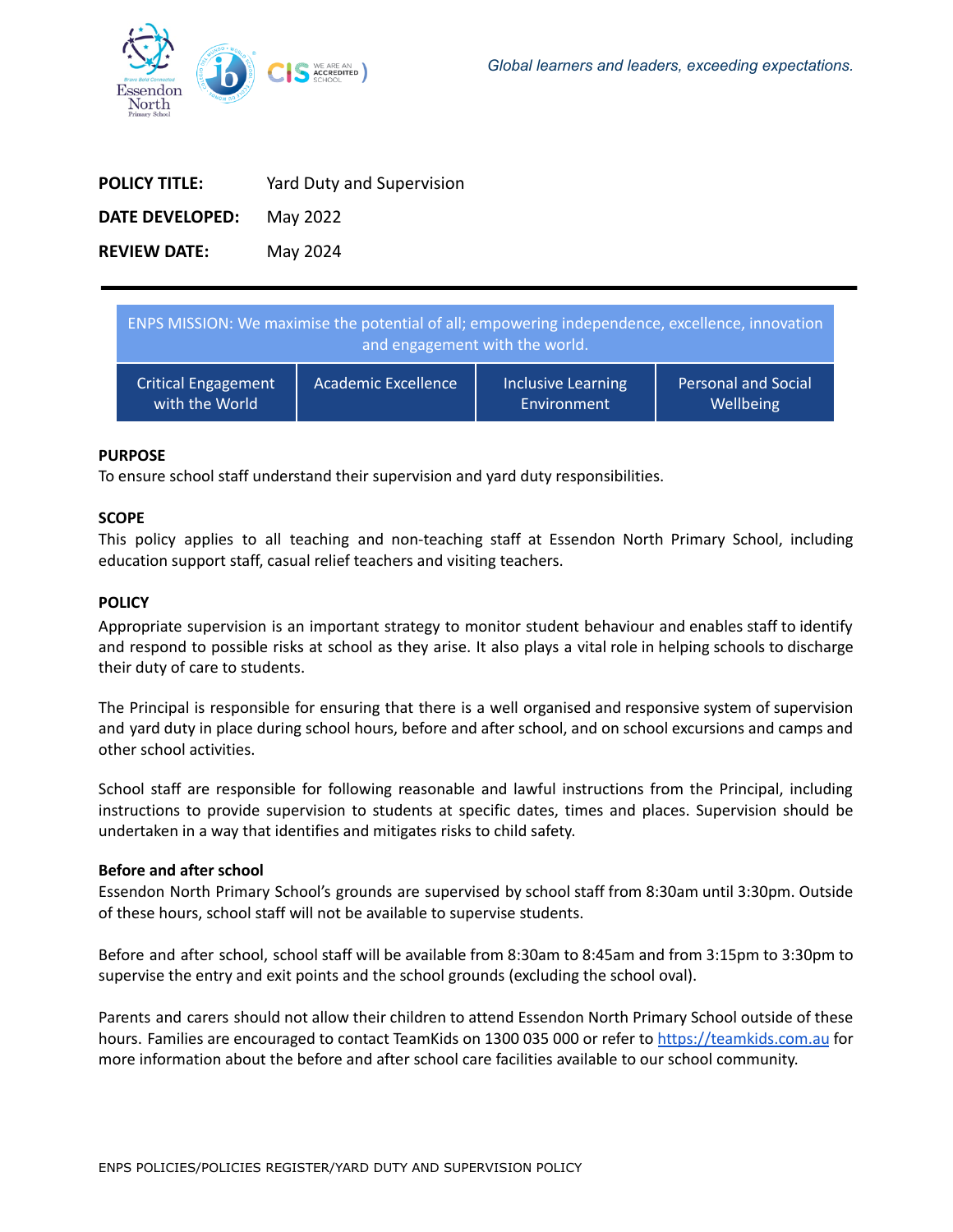

If a student arrives at school before supervision commences at the beginning of the day, the Principal or nominee staff member will, as soon as practicable, follow up with the parent/carer to:

- advise of the supervision arrangements before school
- request that the parent/carer make alternate arrangements.

If a student is not collected before supervision finishes at the end of the day, the Principal or nominee staff member will consider whether it is appropriate to:

- attempt to contact the parents/carers
- attempt to contact the emergency contacts
- place the student in an out of school hours care program (if available)
- contact Victoria Police and/or the Department of Health and Human Services (Child Protection) to arrange for the supervision, care and protection of the student.

School staff who are rostered on for before or after school supervision must follow the processes outlined below.

# **Yard duty**

All staff at Essendon North Primary School are expected to assist with yard duty supervision and will be included in the weekly roster.

The Principal or Executive Team is responsible for preparing and communicating the yard duty roster on a regular basis. At Essendon North Primary School, school staff will be designated a specific yard duty area to supervise.

The designated lunch eating zones for our school (as at Term 1 2022) are:

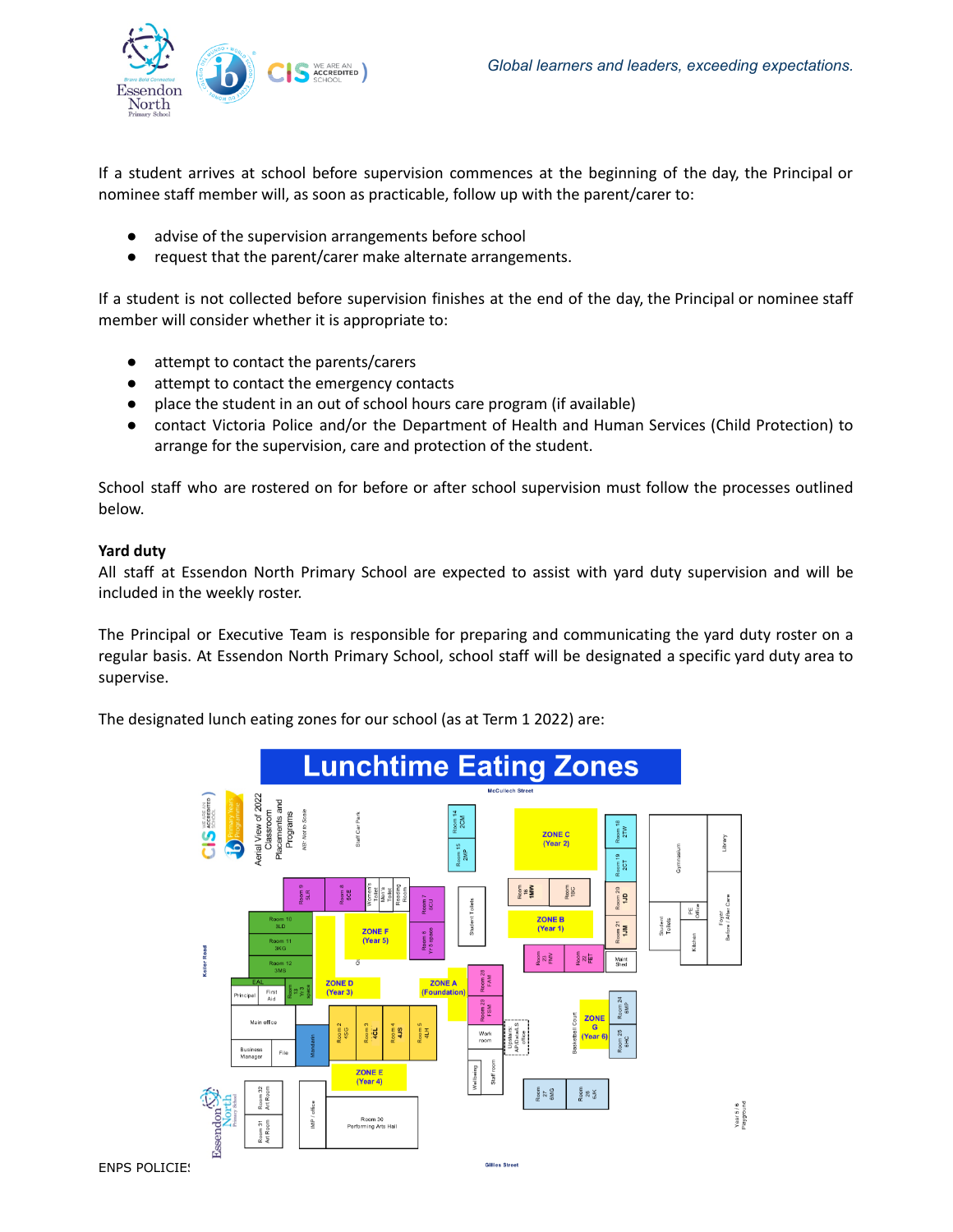



The designated yard duty areas for our school (as at Term 1 2022) are:

Teachers must:

- wear a provided yellow coloured safety/hi-vis vest whilst on yard duty. Safety/hi-vis vests will be stored in each classroom with the allocated staff members. Additional safety vests are available in the staffroom and first aid office for Casual Relief Teachers (CRTs).
- carry a portable yard duty First Aid bag at all times during supervision. The yard duty first aid bag will be stored in each classroom with the allocated staff members. Additional yard duty first aid bags are available in the staffroom and first aid office for Casual Relief Teachers (CRTs).
- carry their mobile phone to contact the ENPS Front Office in the event of an emergency or if additional support is required in a Yard Duty Zone. Walkie Talkies are available for Yard Duty purposes, however staff are encouraged to use their own device currently, due to COVIDSafe Practices.
- be familiar with the yard duty information pack containing student health and safety information stored in the Staff Room and First Aid Office. Student Snapshots are available to ensure staff are aware of student needs.

Educational support staff must:

● wear a provided orange coloured safety/hi-vis vest whilst on yard duty.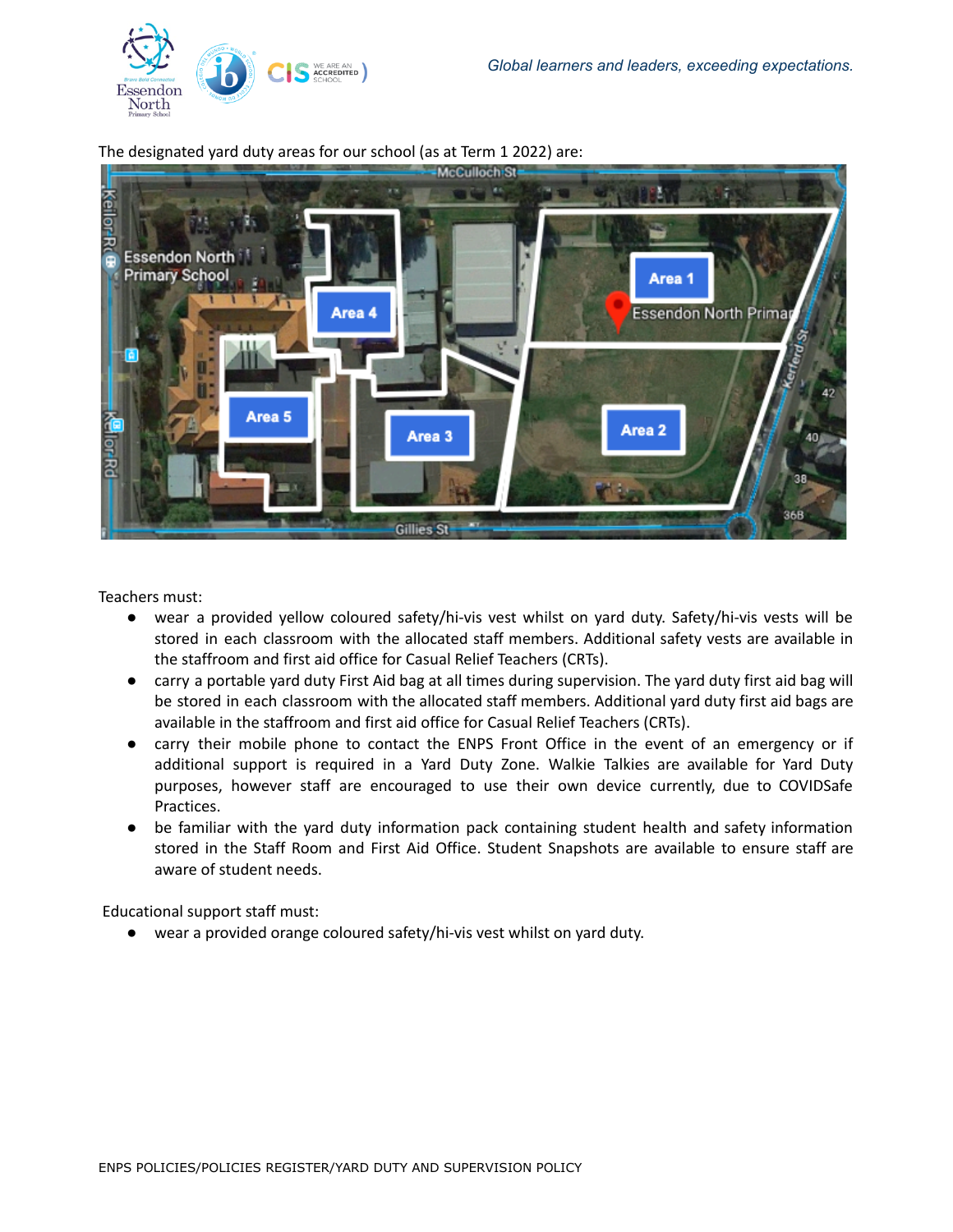

# **Yard duty responsibilities**

Staff who are rostered for yard duty must remain in the designated area until they are replaced by a relieving staff member.

During yard duty, supervising staff must:

- methodically move around the designated zone, ensuring active supervision of all students
- where safe to do so, approach any unknown visitor who is observed on school grounds without a clear legitimate purpose, and ensure they have a visitor pass and have signed in (excluding drop off and collection periods)
- ensure students remain in their designated year level zones, particularly when engaging in team sports
- be alert and vigilant
- intervene immediately if potentially dangerous or inappropriate behaviour is observed in the yard
- enforce behavioural standards and implement appropriate consequences for breaches of safety rules, in accordance with any relevant disciplinary measures set out in the school's Student Engagement and Wellbeing policy
- ensure that students who require first aid assistance receive it as soon as practicable
- log any incidents or near misses as appropriate in Compass within 24 hours of the incident occurring.

If being relieved of their yard duty shift by another staff member (for example, where the shift is 'split' into two consecutive time periods), ensure that a brief but adequate verbal 'handover' is given to the relieving staff member in relation to any issues which may have arisen during the first shift.

If the supervising staff member is unable to conduct yard duty at the designated time, they should contact the Assistant Principal or Leading Teacher responsible for yard duty with as much notice as possible prior to the relevant yard duty shift to ensure that alternative arrangements are made.

If the supervising staff member needs to leave yard duty during the allocated time, they should contact a member of the Executive Team but should not leave the designated area until the relieving staff member has arrived in the designated area.

If a relieving or next staff member does not arrive for yard duty, the staff member currently on duty should contact the school's office using their mobile phone and not leave the designated area until a replacement staff member has arrived.

Students will be encouraged to speak to the supervising yard duty staff member if they require assistance during recess or lunchtime.

#### **Classroom**

The classroom teacher is responsible for the supervision of all students in their care during class. If a student requests to leave the supervision of the classroom to visit the amenities, such as the drink fountains or bathrooms, students must be accompanied by a peer. Staff are encouraged to contact the Student Engagement and Wellbeing Coordinator, Assistant Principal, Principal or School Office Team if a student is not in the classroom for an unexplained reason.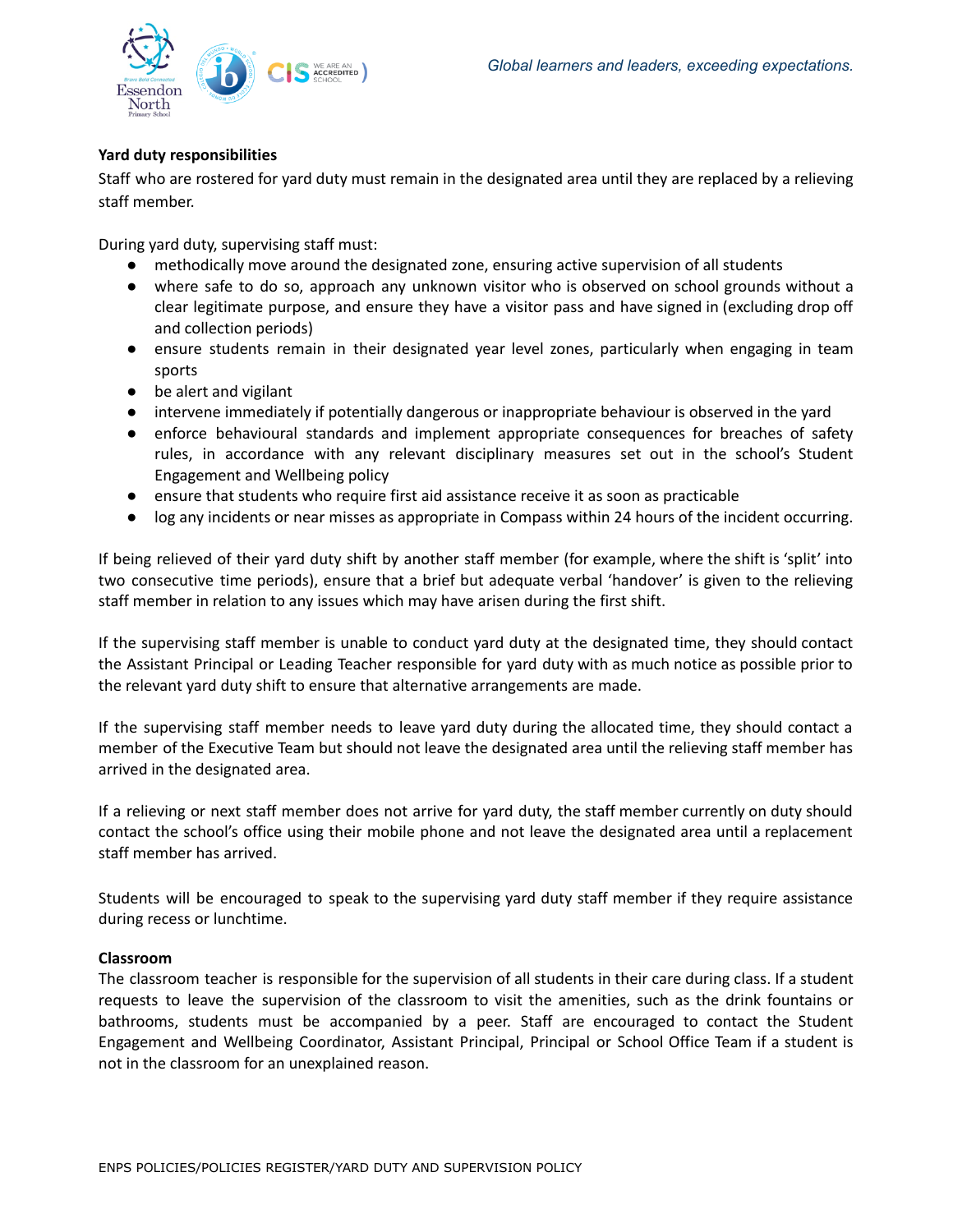

If a teacher needs to leave the classroom unattended at any time during a lesson, they should first contact their team teacher for assistance. The teacher should then wait until a replacement staff member has arrived at the classroom to supervise the class prior to leaving.

### **School activities, camps and excursions**

The Principal and Executive Team are responsible for ensuring that students are appropriately supervised during all school activities, camps and excursions, including when external providers are engaged to conduct part or all of the activities. Appropriate supervision will be planned for special school activities, camps and excursions on an individual basis, depending on the activities to be undertaken and the level of potential risk involved, and will follow the supervision requirements in the Department of Education and Training [Excursions](https://www2.education.vic.gov.au/pal/excursions/policy) Policy.

### **Digital devices and virtual classroom**

Essendon North Primary School follows the Department's Cybersafety and Responsible Use of [Technologies](https://www2.education.vic.gov.au/pal/cybersafety/policy) [Policy](https://www2.education.vic.gov.au/pal/cybersafety/policy) with respect to supervision of students using digital devices.

Essendon North Primary School will also ensure appropriate supervision of students participating in online learning environments while on school site. In these cases, students will be supervised in the school office, break out learning space or classroom office area.

While parents are responsible for the appropriate supervision of students accessing virtual classrooms from home:

- student attendance will be monitored through Compass
- any wellbeing or safety concerns for the student will be managed in accordance with our usual processes – refer to our Student Wellbeing and Engagement Policy and our Child Safety Responding and Reporting Policy and Procedures for further information.

# **Students requiring additional supervision support**

Sometimes students will require additional supervision, such as students with disabilities or other additional needs. In these cases, the Principal or Executive Team will ensure arrangements are made to roster additional staff as required. This may include on yard duty, in the classroom or during school activities.

# **Supervision of students in emergency operating environments**

In emergency circumstances our school will follow our Emergency Management Plan, including with respect to supervision. In the event of any mandatory period of remote or flexible learning our school will follow the operations guidance issued by the Department of Education and Training.

# **COMMUNICATION**

This policy will be communicated to our school community in the following ways:

- Included in staff induction processes
- Discussed at staff briefings or meetings, as required
- Included in our staff handbook
- Included as a reference in our school newsletter each term
- Made available in hard copy from school administration upon request.